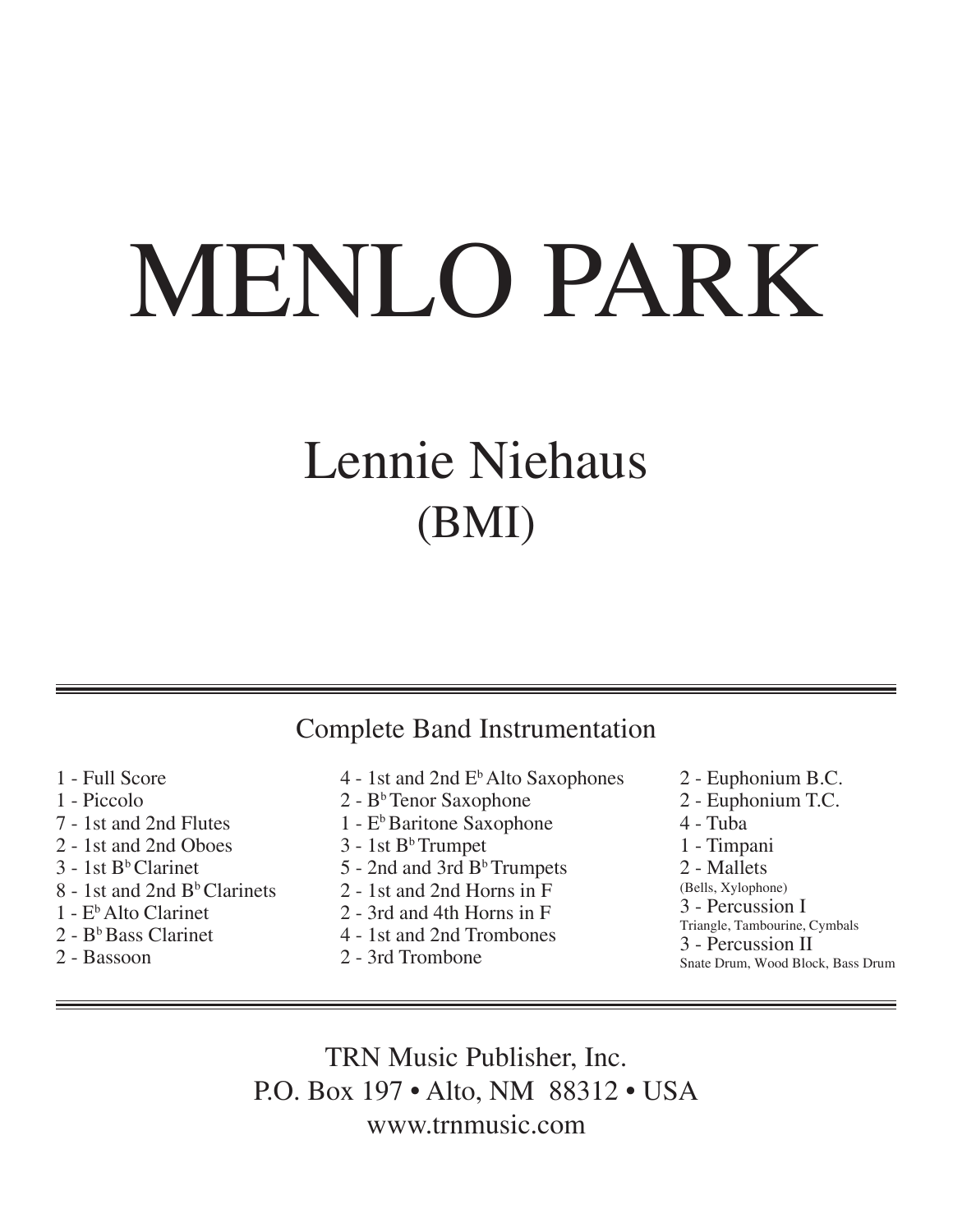#### **About the Music - - -**

This highly inventive Grade 4 piece for band is a tribute to the legendary Thomas Edison, the "Wizard of Menlo Park". Menlo Park was the birthplace of recorded sound, along with hundreds of other inventions by Edison.

 The *Maestoso* introduction in C minor contrasts unison voices with wonderful, tightly dissonant harmony, for which Mr. Niehaus is famous. A rollicking *Giocoso* section follows in E-flat Major, in a dance-like 6/8. Then a contrasting 2/4 *L'istesso* section offers solo voices in dialogue, with a return to the 6/8 *Giocoso*. A contemplative section (With Feeling) in B-flat offers a change of pace from the *Giocoso*. The *D.S. al Coda* returns once again to the boisterous *Giocoso*, then into a deliberate ending, reminiscent of the *Maestoso* introduction.

 The many changes of tempo, time signature and key signature will keep students on their toes and offer an interesting piece for both concert audiences and band competitions.

#### **About the Composer - - -**



 **Lennie Niehaus** is an award-winning composer, arranger, and performer whose career has included a kaleidoscope of musical experiences. Born in St. Louis, Missouri, Mr. Niehaus received his Bachelor of Arts Degree Cum Laude and teaching credentials from California State University, Los Angeles. Soon after, in 1952, he joined the Stan Kenton Orchestra with the exception of two years of service in the U.S. Army. He performed and recorded with Kenton until 1960, winning the Downbeat Magazine "New Star - Alto Sax" Award in 1955. During this time, he also wrote for and recorded his own albums, and contributed compositions and arrangements to the Kenton library. After leaving Kenton's orchestra, Mr. Niehaus became increasingly active as a commercial arranger and composer. His film scoring credits include: *Sesame Street Presents Follow That*

*Bird, Tightrope, Pale Rider, City Heat, Heartbreak Ridge, White Hunter-Black Heart,* and *Bird*, for which he received a Cannes Film Festival Technical Achievement Award and British Academy Award nomination for Best Score. His latest film scores were for the Clint Eastwood pictures *A Perfect World, The Bridges of Madison County* starring Meryl Streep, the Academy Award winning picture *Unforgiven*, *Absolute Power, Space Cowboys, Blood Work* and most recently, Clint Eastwood's latest film *Mystic River.* Mr. Niehaus continues to compose for film and television and remains active on the music education scene as a clinician, performer, and adjudicator. He has numerous published works for concert band, orchestra, and jazz ensemble to his credit, as well as several texts on saxophone pedagogy.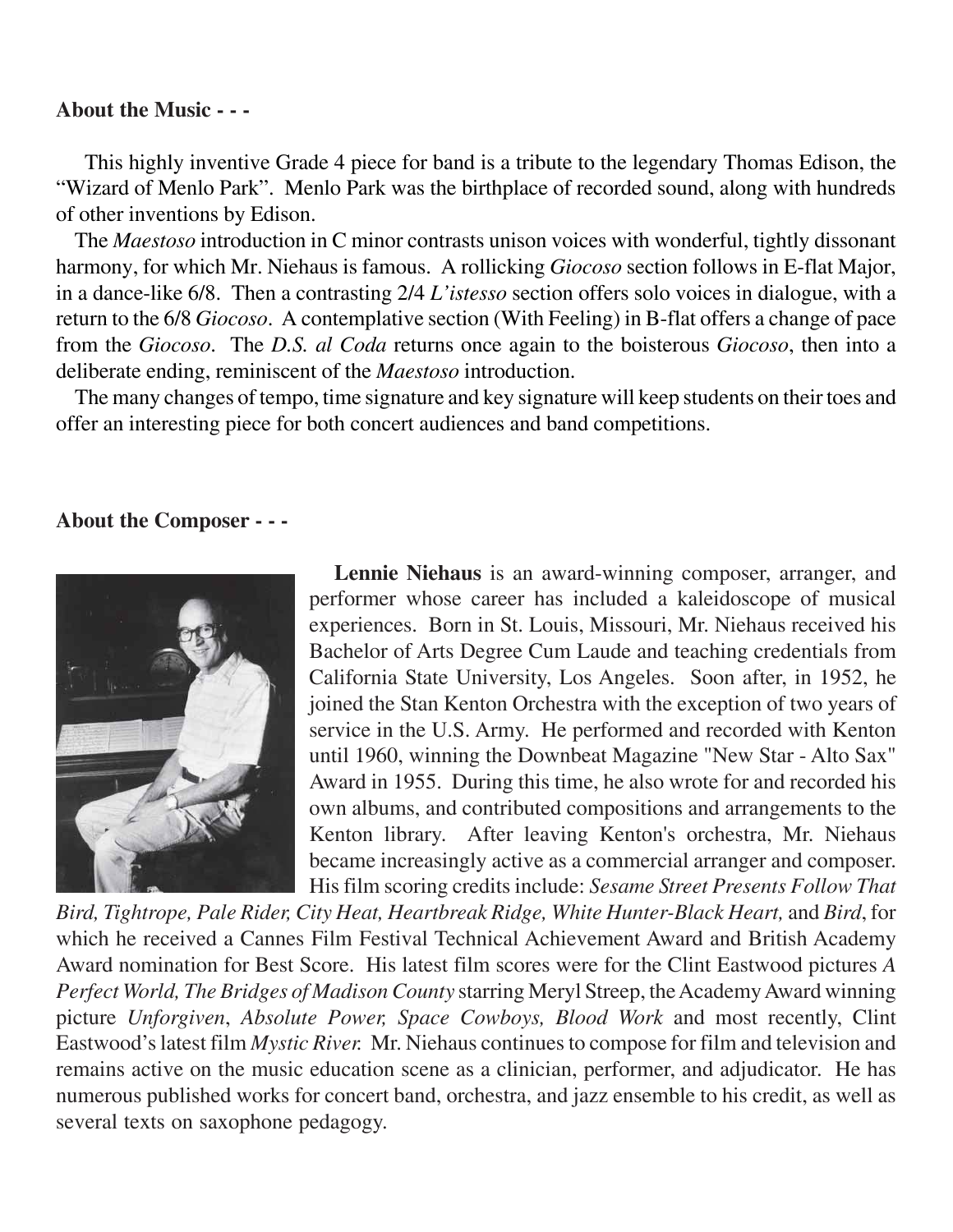#### **MENLO PARK**

| <b>Lennie Niehaus</b> | RMI |
|-----------------------|-----|
|-----------------------|-----|

|                                                                    |                  | Maestoso $J = 72$                                                                    |         |            |            | ≘                       |                                           |            |        |                      |
|--------------------------------------------------------------------|------------------|--------------------------------------------------------------------------------------|---------|------------|------------|-------------------------|-------------------------------------------|------------|--------|----------------------|
| Piccolo                                                            |                  |                                                                                      |         |            |            |                         |                                           |            |        |                      |
|                                                                    |                  |                                                                                      |         |            |            | ≘                       | $\begin{array}{c} div. \end{array}$<br>۱Ŝ |            |        | $\bf{a}$             |
| $\frac{1}{2}$<br><b>Flutes</b>                                     |                  | ff                                                                                   |         |            |            |                         | mf                                        |            |        |                      |
| 1<br><b>Oboes</b><br>$\overline{2}$                                |                  |                                                                                      |         |            |            | $\bullet$               | $div$                                     |            |        | o                    |
|                                                                    |                  |                                                                                      |         |            |            |                         | mf                                        |            |        |                      |
| $\mathbf{1}$<br>$B^{\flat}$ Clarinets<br>$\frac{2}{3}$             |                  |                                                                                      |         |            |            |                         | m)                                        |            |        |                      |
|                                                                    |                  | ∯                                                                                    |         |            |            |                         |                                           |            |        |                      |
|                                                                    |                  |                                                                                      |         |            |            |                         | mf                                        |            |        |                      |
| $\mathbf{E}^\flat$ Alto Clarinet                                   |                  |                                                                                      |         |            |            | $\sigma$                | mf                                        |            |        |                      |
| $\mathbf{B}^{\flat}$ Bass Clarinet                                 | т.               | ∯                                                                                    |         |            |            |                         |                                           |            |        |                      |
|                                                                    |                  | ∯                                                                                    |         |            |            |                         |                                           |            |        |                      |
| <b>Bassoon</b>                                                     | <del>∶</del>     |                                                                                      |         |            |            | o                       |                                           |            |        |                      |
|                                                                    |                  | $f\hspace{-0.1cm}f$                                                                  |         |            |            |                         |                                           |            |        |                      |
| $\frac{1}{2}$<br>E♭ Alto<br>Saxophones                             |                  | $f\hspace{-0.1cm}f$                                                                  |         |            |            | $\overline{\mathbf{r}}$ |                                           |            |        |                      |
| B♭ Tenor<br>Saxophone                                              | l Q,             |                                                                                      |         |            |            | e                       |                                           |            |        |                      |
|                                                                    |                  | ff                                                                                   |         |            |            |                         |                                           |            |        |                      |
| $\mathbf{E}^{\flat}$ Baritone<br>Saxophone                         |                  | $\pmb{\mathcal{F}}$                                                                  |         |            |            |                         |                                           |            |        |                      |
|                                                                    |                  | Maestoso $J = 72$                                                                    |         |            |            |                         |                                           |            |        |                      |
| 1<br>$B^{\flat}$ Trumpets<br>$\frac{2}{3}$                         | ௯                | fi                                                                                   |         |            |            |                         |                                           |            |        |                      |
|                                                                    |                  |                                                                                      |         |            |            |                         |                                           |            |        |                      |
|                                                                    |                  | ff                                                                                   |         |            |            |                         |                                           |            |        |                      |
| $\mathbf{1}$<br>$\overline{2}$<br>Horns in F                       |                  |                                                                                      |         |            |            | ≏                       |                                           |            |        |                      |
|                                                                    |                  | ff                                                                                   |         |            |            |                         |                                           |            |        |                      |
| $\frac{3}{4}$                                                      |                  | $f\hspace{-0.8mm}f\hspace{-0.8mm}f$                                                  |         |            |            |                         |                                           |            |        |                      |
|                                                                    |                  |                                                                                      |         |            |            | ۰                       |                                           |            |        |                      |
| $\mathbf{1}$<br>$\overline{2}$<br><b>Trombones</b><br>$\mathbf{3}$ | ط⊤و⊖             | ff                                                                                   |         |            |            |                         |                                           |            |        |                      |
|                                                                    | l <del>o∷⊾</del> |                                                                                      |         |            |            | ۰                       |                                           |            |        |                      |
|                                                                    |                  | $f\hspace{-0.8mm}f$                                                                  |         |            |            |                         |                                           |            |        |                      |
| Euphonium                                                          |                  |                                                                                      |         |            |            |                         |                                           |            |        |                      |
| Tuba                                                               |                  | $f\hspace{-0.1cm}f$                                                                  |         |            |            |                         |                                           |            |        |                      |
|                                                                    | $\rightarrow$    |                                                                                      |         |            |            | $\overline{\bullet}$    |                                           |            |        |                      |
|                                                                    |                  | $f\hspace{-0.1cm}f$                                                                  |         |            |            |                         |                                           |            |        |                      |
|                                                                    |                  | Maestoso $J = 72$<br>$(\mathbf{G},\mathbf{B}^{\flat},\mathbf{C},\mathbf{E}^{\flat})$ |         |            |            |                         |                                           |            |        |                      |
| Timpani                                                            |                  | $f\hspace{-0.1cm}f$                                                                  |         |            |            |                         |                                           |            |        |                      |
|                                                                    |                  | Bells                                                                                |         |            |            |                         |                                           |            |        |                      |
| Bells<br>Xylophone<br><b>Mallets</b>                               |                  | $\dot{H}$                                                                            |         |            |            |                         |                                           |            |        |                      |
| Triangle<br>Tambourine<br>Cymbals 1                                | Cr. Cyms.        |                                                                                      |         |            |            |                         |                                           |            |        |                      |
| Percussion                                                         |                  | Susp. Cym. $≤$<br>$f\hspace{-0.1cm}f$                                                |         |            | ź          |                         |                                           |            |        | $\frac{\epsilon}{m}$ |
| Snare Drum<br>Wood Block 2<br>Bass Drum                            | ЩË               |                                                                                      |         |            |            |                         |                                           |            |        |                      |
|                                                                    |                  | $\dot{\mathcal{H}}$                                                                  |         |            |            |                         |                                           |            |        |                      |
|                                                                    |                  |                                                                                      | $\,1\,$ | $\sqrt{2}$ | $\sqrt{3}$ | $\overline{4}$          | $\sqrt{5}$                                | $\sqrt{6}$ | $\tau$ | $\,$ 8 $\,$          |

Copyright © MMV by TRN MUSIC PUBLISHER, INC. All Rights Reserved. Printed in U. S. A. International Copyright Secured.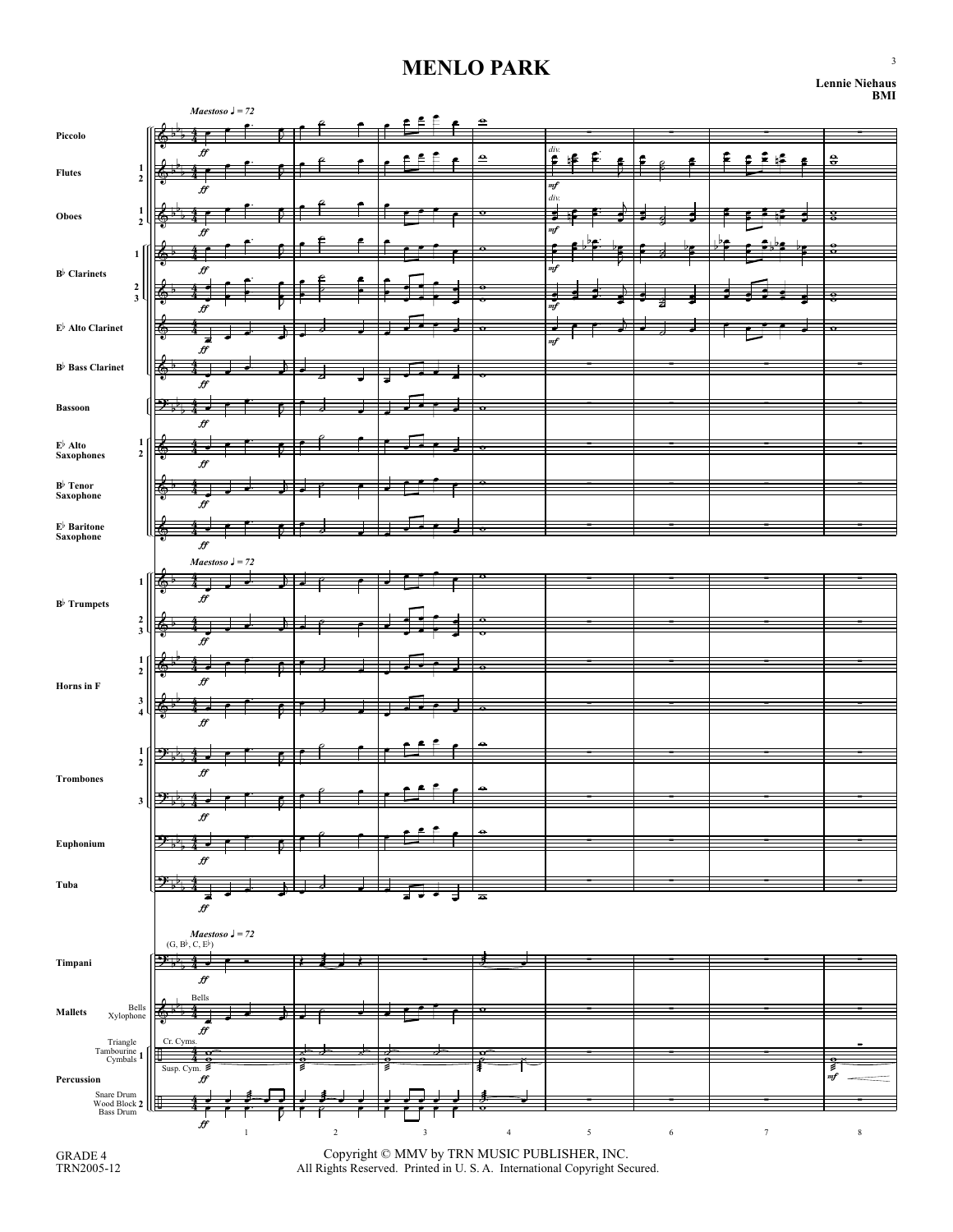